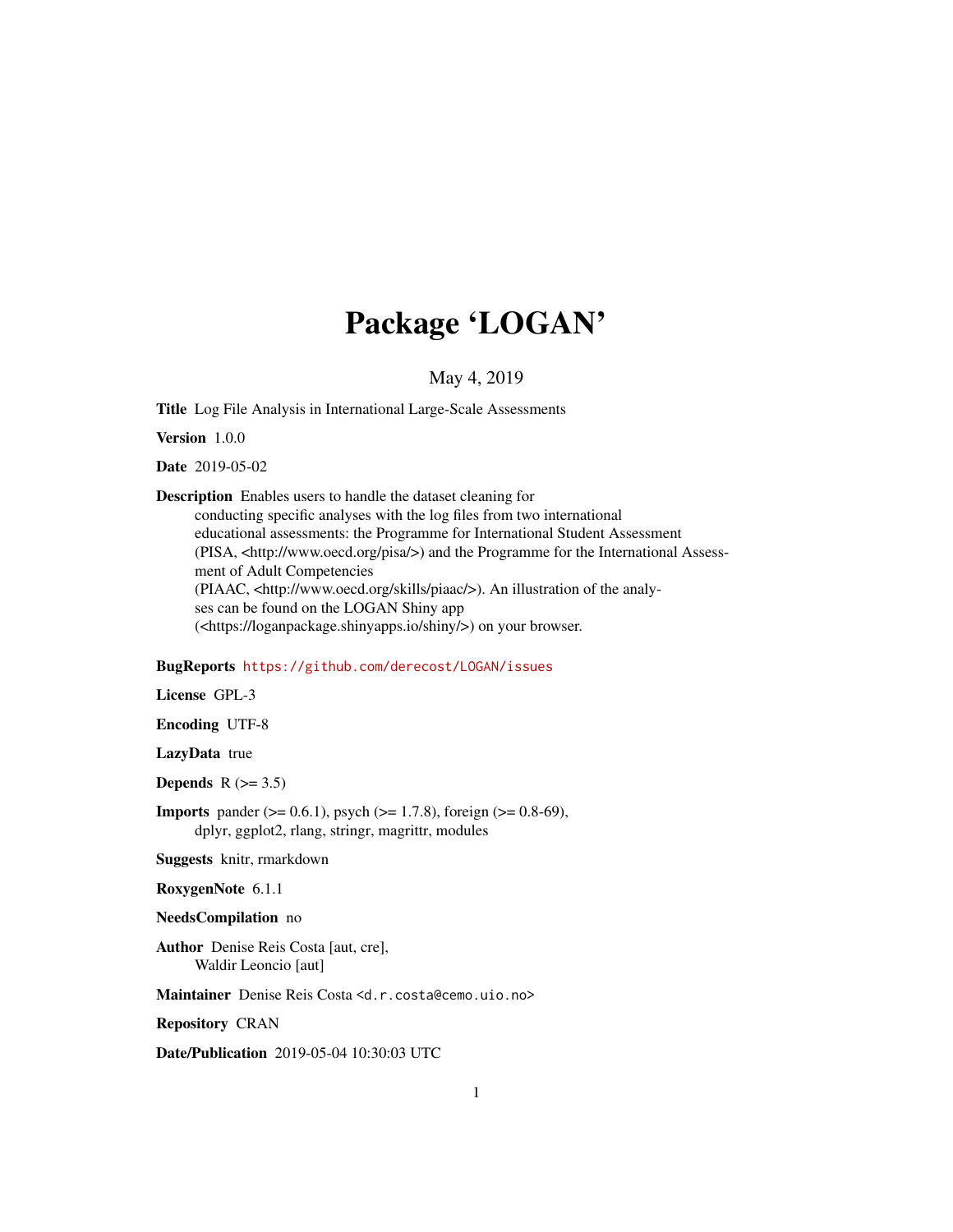## <span id="page-1-0"></span>R topics documented:

|       |                | -3                        |
|-------|----------------|---------------------------|
|       | cp025q01       |                           |
|       |                | $\overline{4}$            |
|       |                | $\overline{4}$            |
|       |                |                           |
|       |                | 6                         |
|       |                | -6                        |
|       |                |                           |
|       |                | $\overline{\phantom{0}}8$ |
|       |                | -8                        |
|       |                |                           |
|       |                |                           |
|       |                |                           |
|       |                |                           |
|       |                |                           |
|       |                |                           |
|       |                |                           |
|       | <b>TrimVar</b> |                           |
|       |                |                           |
|       |                |                           |
| Index |                | 16                        |

CleanActions *Clean events*

#### Description

This function allows you to clean events in the 'event.type' variable

#### Usage

CleanActions(data, event.type, clear.events)

### Arguments

| data         | A matrix or data. frame where the 'event.type' variable is                                                               |
|--------------|--------------------------------------------------------------------------------------------------------------------------|
| event.type   | a vector with concatenate events. See Concatanctions function.                                                           |
| clear.events | a vector where all the events to be cleaned are listed. Each element of this vector<br>needs to be of a "event"="" type. |

#### Value

This function returns a data. frame with the "new.event.type" variable that cleaned events from the "event.type" variable.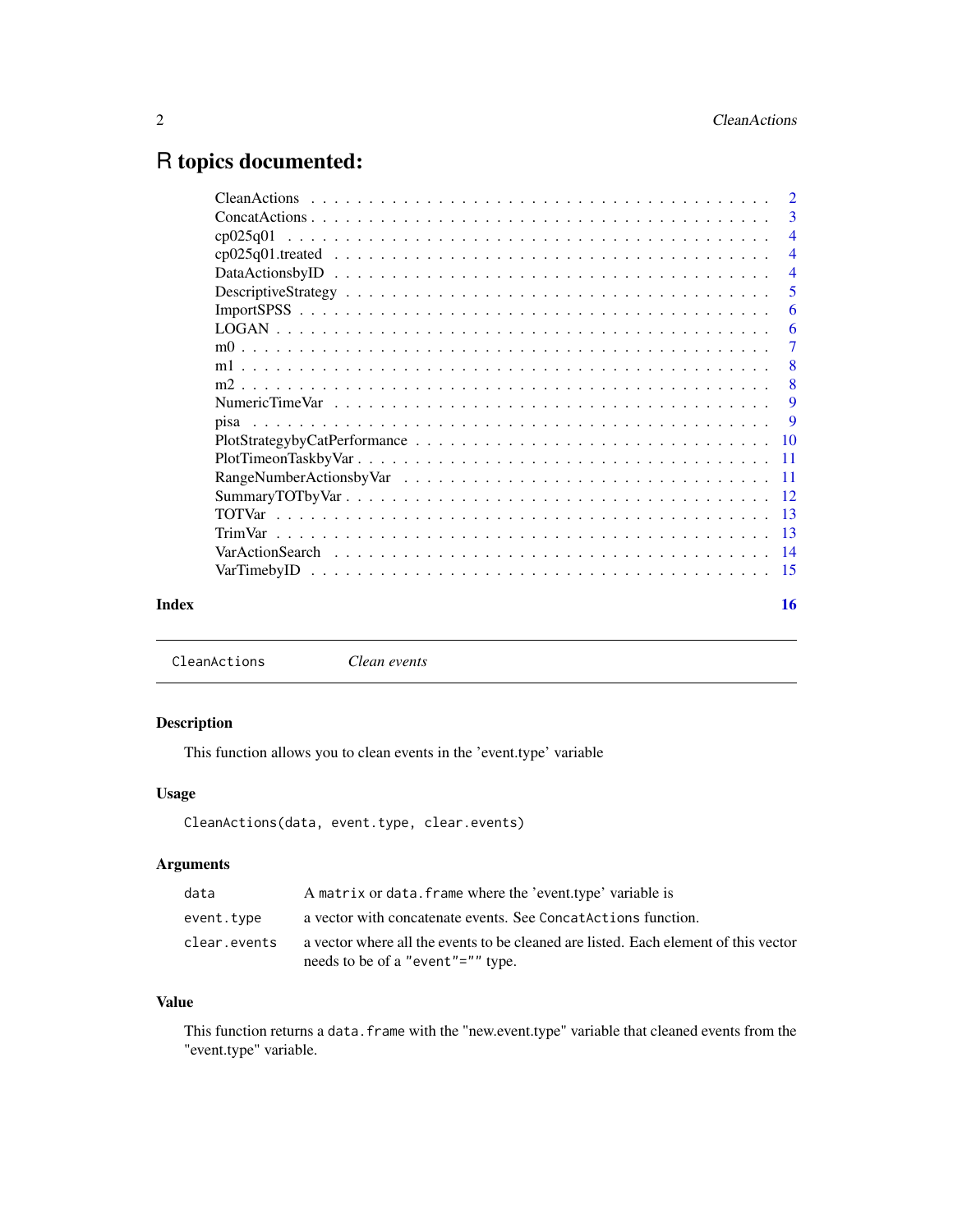#### <span id="page-2-0"></span>ConcatActions 3

#### Examples

```
# Data preparation
df <- cp025q01
df$id <- paste(df[, 1], df[, 2], df[, 3], sep = "-")
df <- m0$TrimVar(df, c("event", "event_type", "diag_state"))
df <- m0$ConcatActions(df, c(rlang::quo(event), rlang::quo(event_type)))
# Function demonstration
df.clean <- m0$CleanActions(df, event_type, c("ACER_EVENT_" = ""))
table(df$event.type)
table(df.clean$new.event.type) # cleaned version
```
ConcatActions *Concatenate events*

#### Description

This function allows you to concatenate event actions from diferent variables in a unique vector.

#### Usage

ConcatActions(data, concat.events)

#### Arguments

| data | A matrix or data, frame where the concatenated events are                                                            |
|------|----------------------------------------------------------------------------------------------------------------------|
|      | concat, events a vector where all the events are listed. Each element of this vector needs to be<br>of a quo() type. |
|      |                                                                                                                      |

#### Details

The output dataset will be identical to the input dataset, except for the addition of one column in the end, called "event.type". Each row of event.type contains the values of concat.events of all the rows.

#### Value

This function returns a data. frame with the concatenated events in the 'event.type' variable.

```
# Data preparation
df <- cp025q01
df$id <- paste(df[, 1], df[, 2], df[, 3], sep = "-")
df <- m0$TrimVar(df, c("event", "event_type", "diag_state"))
# Function demonstration
df.conc <- m0$ConcatActions(df, c(rlang::quo(event), rlang::quo(event_type)))
```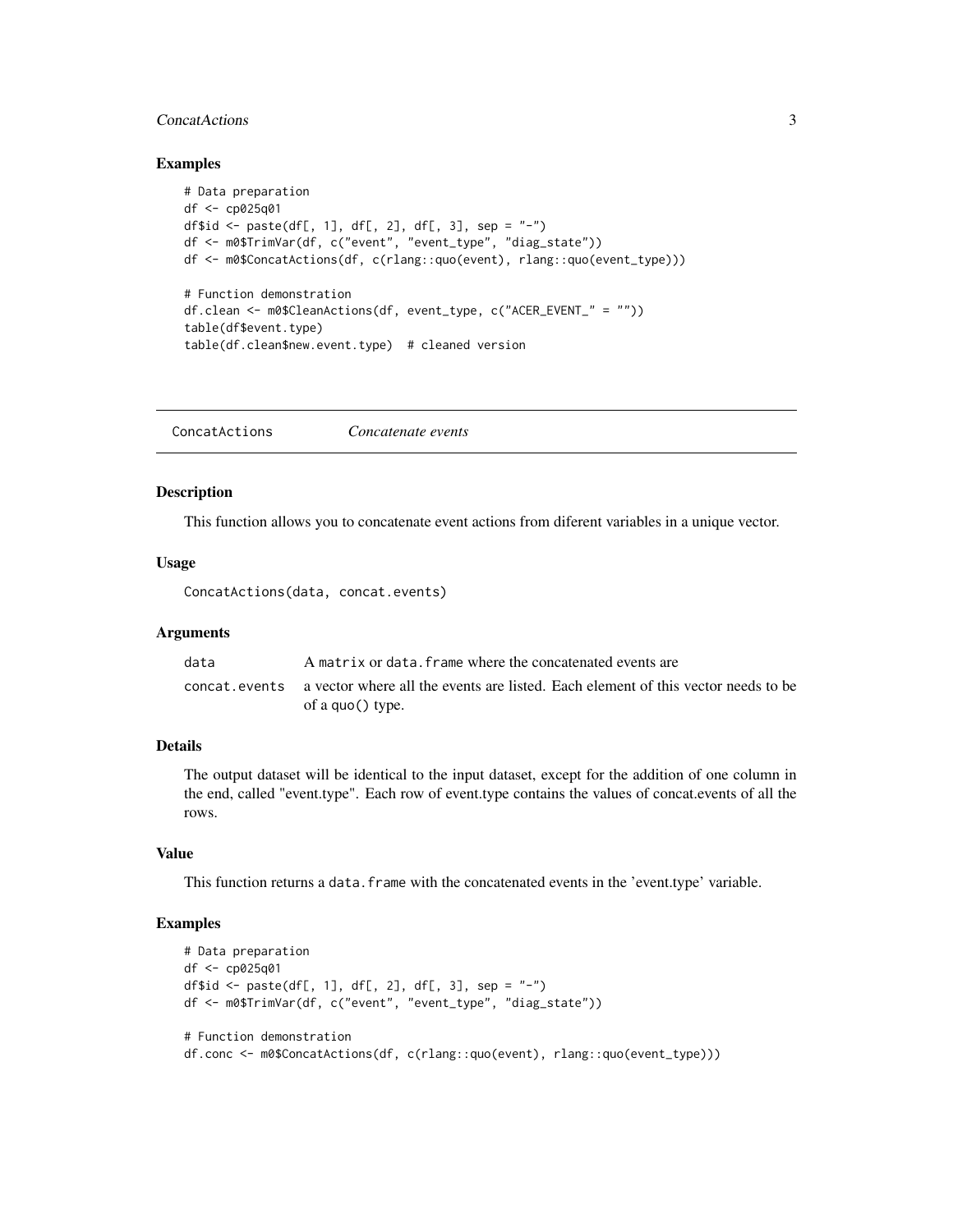```
names(df)
names(df.conc) # notice the extra variable in the end
table(df.conc$event.type)
```
cp025q01 *Log file for PISA 2012, CP025, Q01 (selected countries)*

#### Description

Log file for PISA 2012, CP025, Q01 (selected countries)

| cp025q01.treated | Treated log file and microdata for PISA 2012, CP025, Q01 (selected |
|------------------|--------------------------------------------------------------------|
|                  | <i>countries</i> )                                                 |

#### Description

Treated log file and microdata for PISA 2012, CP025, Q01 (selected countries)

DataActionsbyID *Wide format dataset with the sequence of actions by ID*

#### Description

This is a function that translates a long to wide format dataset.

#### Usage

```
DataActionsbyID(data, id.var, event.var, name.var.action)
```
#### Arguments

| data            | A matrix or data. frame where the 'event.type' variable is               |
|-----------------|--------------------------------------------------------------------------|
| id.var          | a vector with the individuals identification. It is a quo() type.        |
| event.var       | a vector with the cleaned concatenate events. See CleanActions function. |
| name.var.action |                                                                          |
|                 | A character string that will name the new variable of events             |

#### Value

This function returns a data.frame with the only one entry by individual identification and a new 'action.var' variable.

<span id="page-3-0"></span>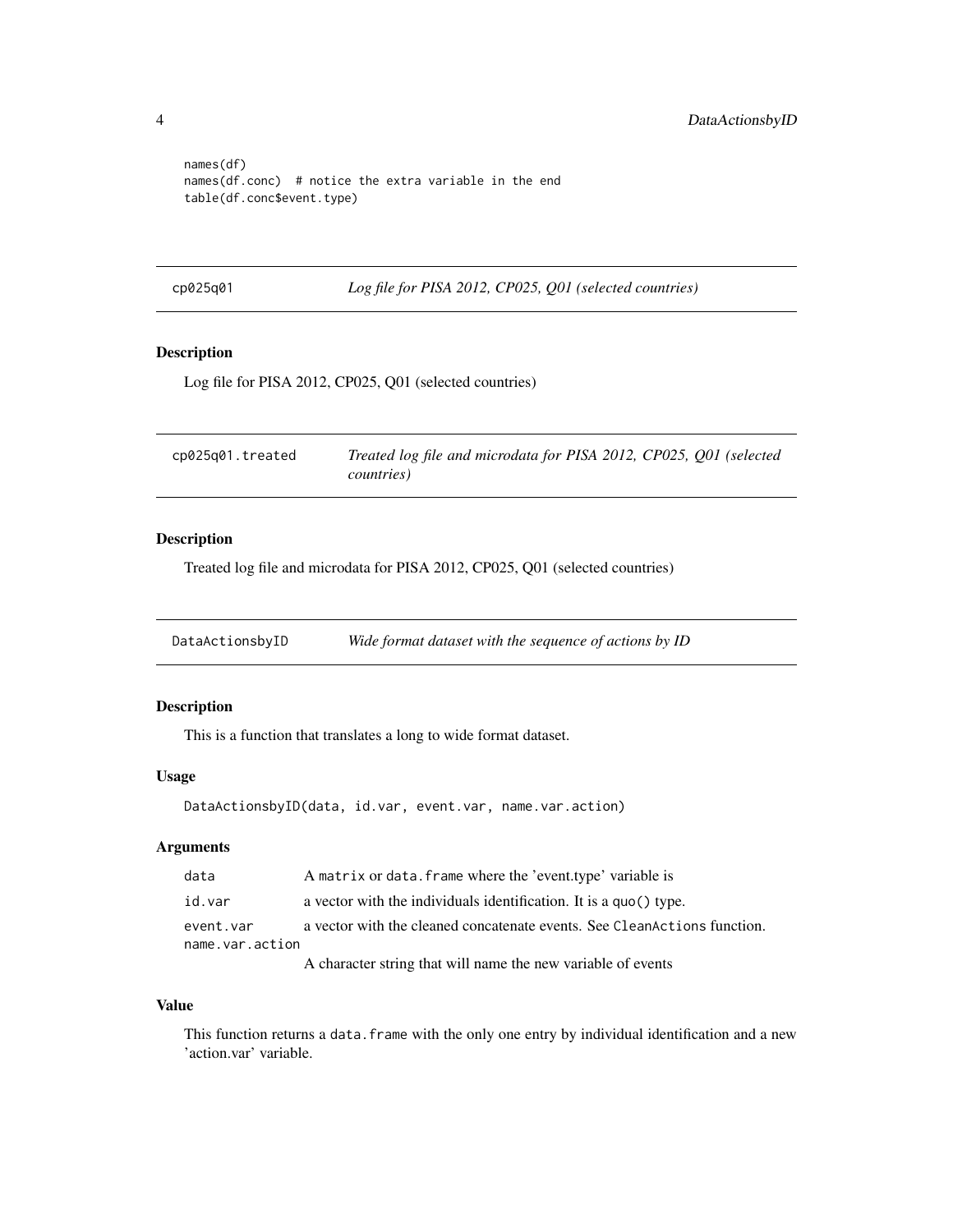#### <span id="page-4-0"></span>DescriptiveStrategy 5

#### Examples

```
# Data preparation
df <- cp025q01
df$id <- paste(df[, 1], df[, 2], df[, 3], sep = "-")
df <- m0$TrimVar(df, c("event", "event_type", "diag_state"))
df <- m0$ConcatActions(df, c(rlang::quo(event), rlang::quo(event_type)))
df <- m0$CleanActions(df, event.type, c("ACER_EVENT_" = ""))
# Function demonstration
m0$DataActionsbyID(df, id, new.event.type, "actions")
```
DescriptiveStrategy *Report: Descriptive statistics by strategy*

#### Description

This is a function that reports a descriptive analysis of the strategy and students performance

#### Usage

```
DescriptiveStrategy(data, strategy.var, performance.item, performance.test,
 PartialCredit = FALSE)
```
#### Arguments

| data             | A matrix or data. frame where the 'strategy.var' and performance variables are |  |
|------------------|--------------------------------------------------------------------------------|--|
| strategy.var     | A character string with the name of the strategy variable                      |  |
| performance.item |                                                                                |  |
|                  | A character string with the name of the item performance variable              |  |
| performance.test |                                                                                |  |
|                  | A character string with the name of the test performance variable              |  |
| PartialCredit    | Logical. It can be used when the item is partial credit score.                 |  |

#### Value

This function returns a report with a descriptive analysis of the strategy and students performance

```
m2$DescriptiveStrategy(cp025q01.treated, "votat", "CP025Q01", "PV1CPRO")
```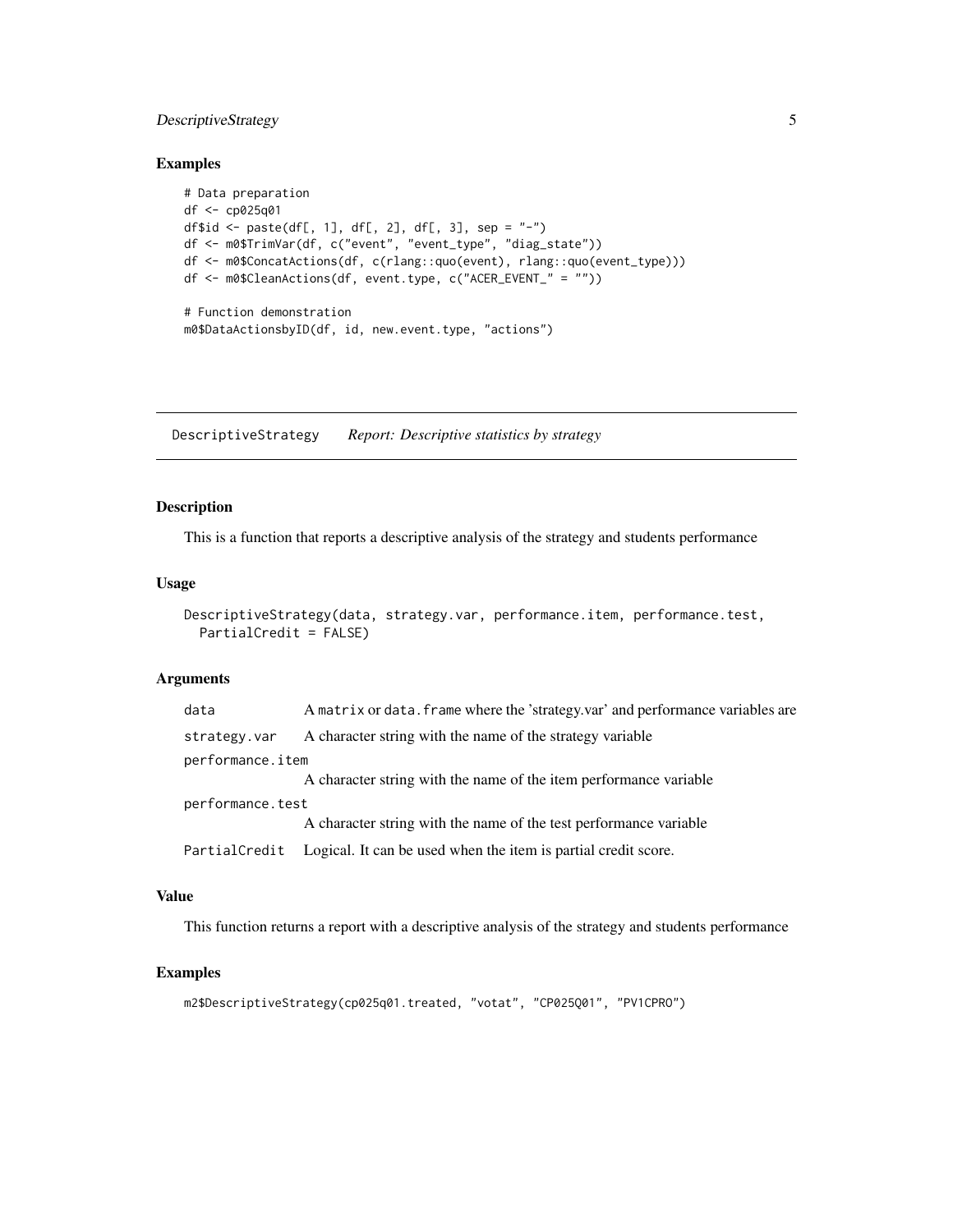<span id="page-5-0"></span>

This is a simple function that, by default, reads an SPSS data file and save it as a data frame. It is essentially a wrapper for foreign::read.spss with arguments common to log file datasets.

#### Usage

ImportSPSS(filename)

#### Arguments

filename character string: the name of the file or URL to read.

#### Value

This function returns a data frame.

LOGAN *LOGAN: Log File Analysis in International Large-scale Assessments*

#### Description

This package enables users to handle the dataset cleaning for conducting specific analyses with the log files from two international educational assessments: the Programme for International Student Assessment (PISA, <http://www.oecd.org/pisa/>) and the Programme for the International Assessment of Adult Competencies (PIAAC, <http://www.oecd.org/skills/piaac/>). An illustration of the analyses can be found on the LOGAN Shiny app (<https://loganpackage.shinyapps.io/shiny/>) on your browser.

#### LOGAN functions

The LOGAN functions The LOGAN functions are organized in modules, so to call a function you must prefix it with, e.g., 'm0\$', where "m0" is the module to which a certain function pertains.

What follows is a list of Functions organized per module:

Module 0:

- CleanActions
- ConcatActions
- DataActionsbyID
- ImportSPSS
- RangeNumberActionsbyVar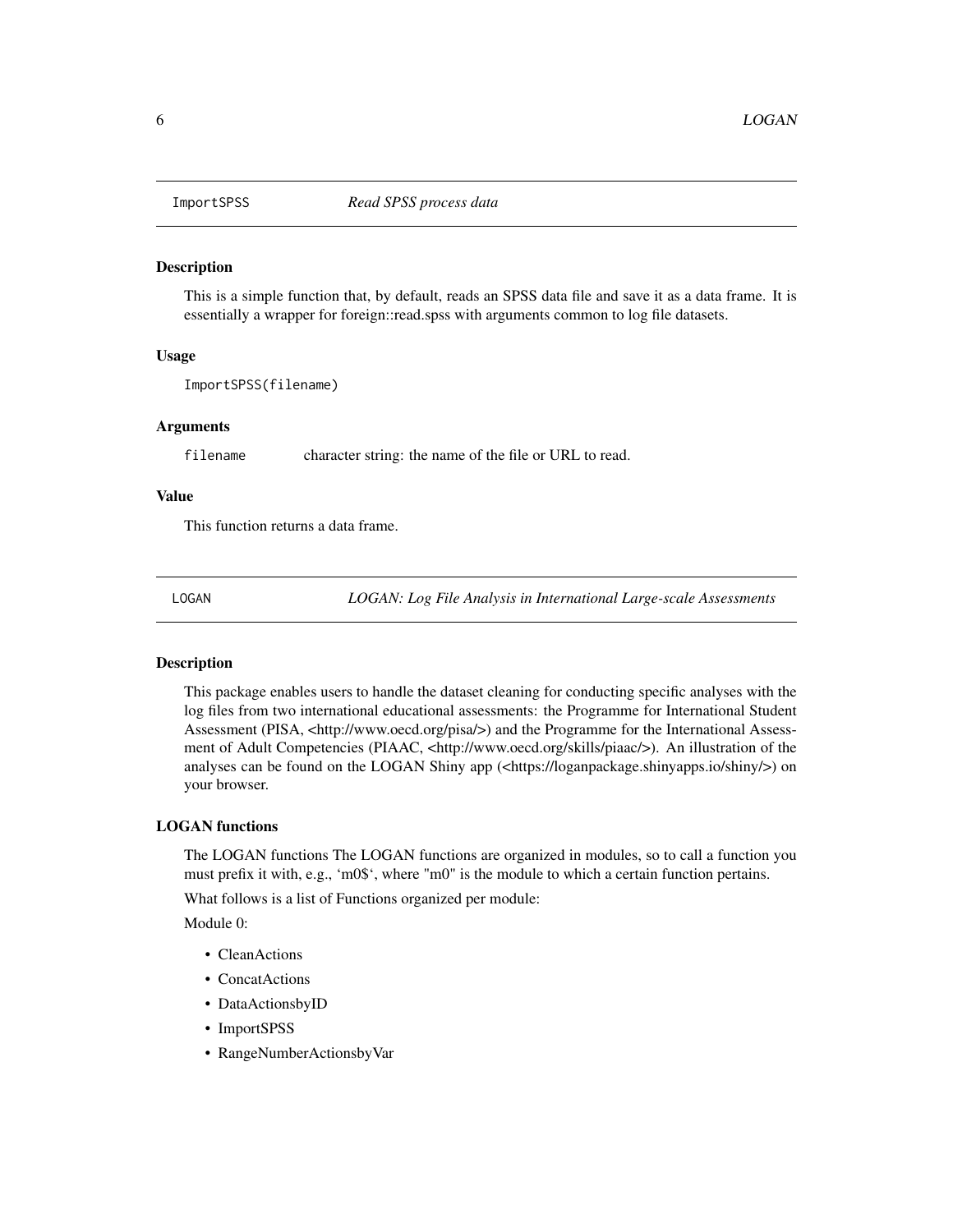<span id="page-6-0"></span>• TrimVar

#### Module 1:

- NumericTimeVar
- PlotTimeonTaskbyVar
- SummaryTOTbyVar
- TOTVar
- VarTimebyID

#### Module 2:

- DescriptiveStrategy
- PlotStrategybyCatPerformance
- VarActionSearch

#### Author(s)

- Denise Reis Costa [aut, cre],
- Waldir Leoncio Netto [aut]

#### m0 *Module 0: Data preparation*

#### Description

Module 0: Data preparation

#### Usage

m0

#### Format

An object of class module (inherits from list) of length 6.

#### Details

This module contains the following functions, which should be called by issuing "m0\$<function\_name>()": CleanActions, ConcatActions, DataActionsbyID, ImportSPSS, RangeNumberActionsbyVar, Trim-Var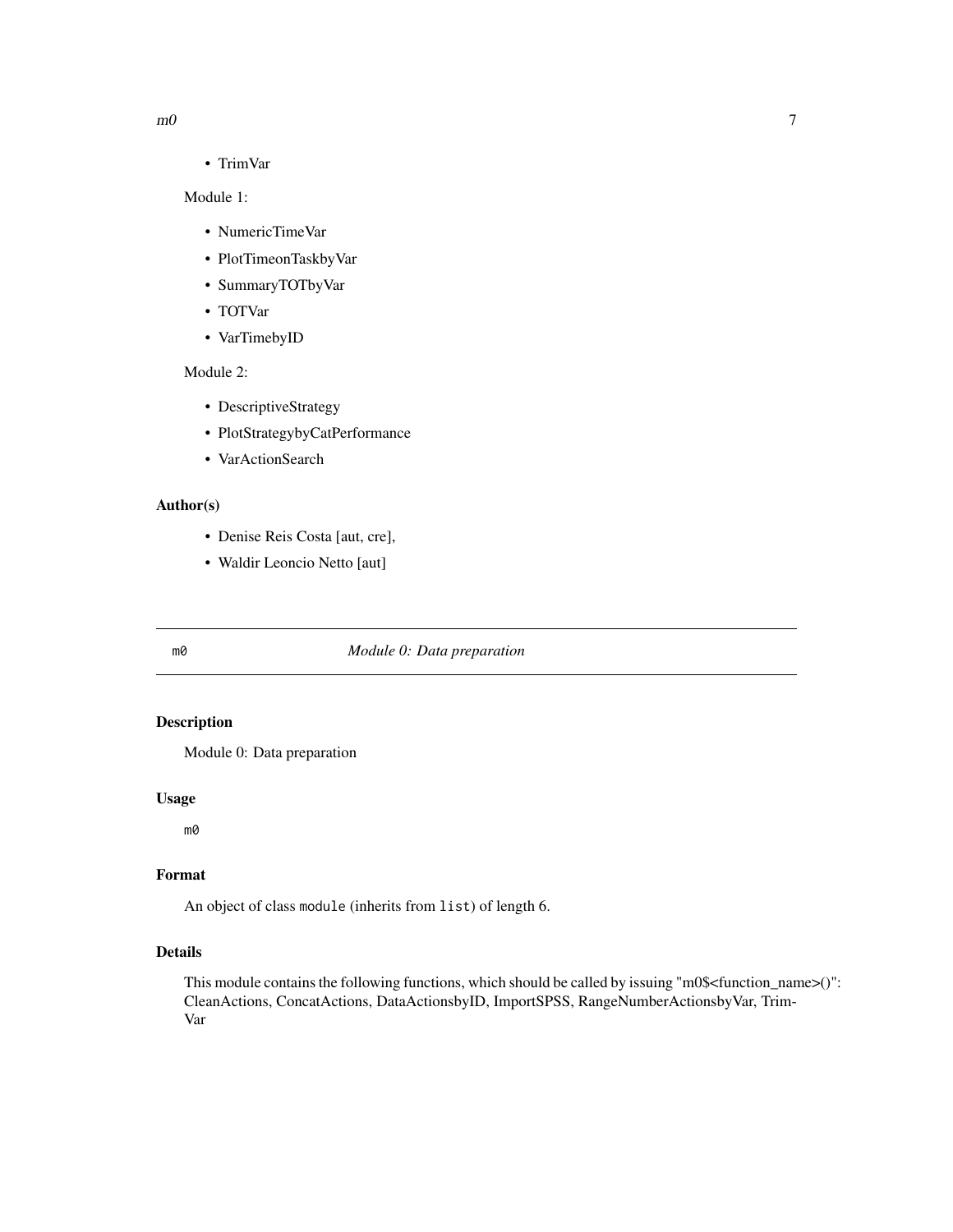<span id="page-7-0"></span>m1 *Module 1: Time*

#### Description

Module 1: Time

#### Usage

m1

#### Format

An object of class module (inherits from list) of length 5.

#### Details

This module contains the following functions, which should be called by issuing "m1\$<function\_name>()": NumericTimeVar, PlotTimeonTaskbyVar, SummaryTOTbyVar, TOTVar, VarTimebyID

m2 *Module 2: Actions (cognitive related)*

#### Description

Module 2: Actions (cognitive related)

#### Usage

m2

#### Format

An object of class module (inherits from list) of length 3.

#### Details

This module contains the following functions, which should be called by issuing "m2\$<function\_name>()": DescriptiveStrategy, PlotStrategybyCatPerformance, VarActionSearch.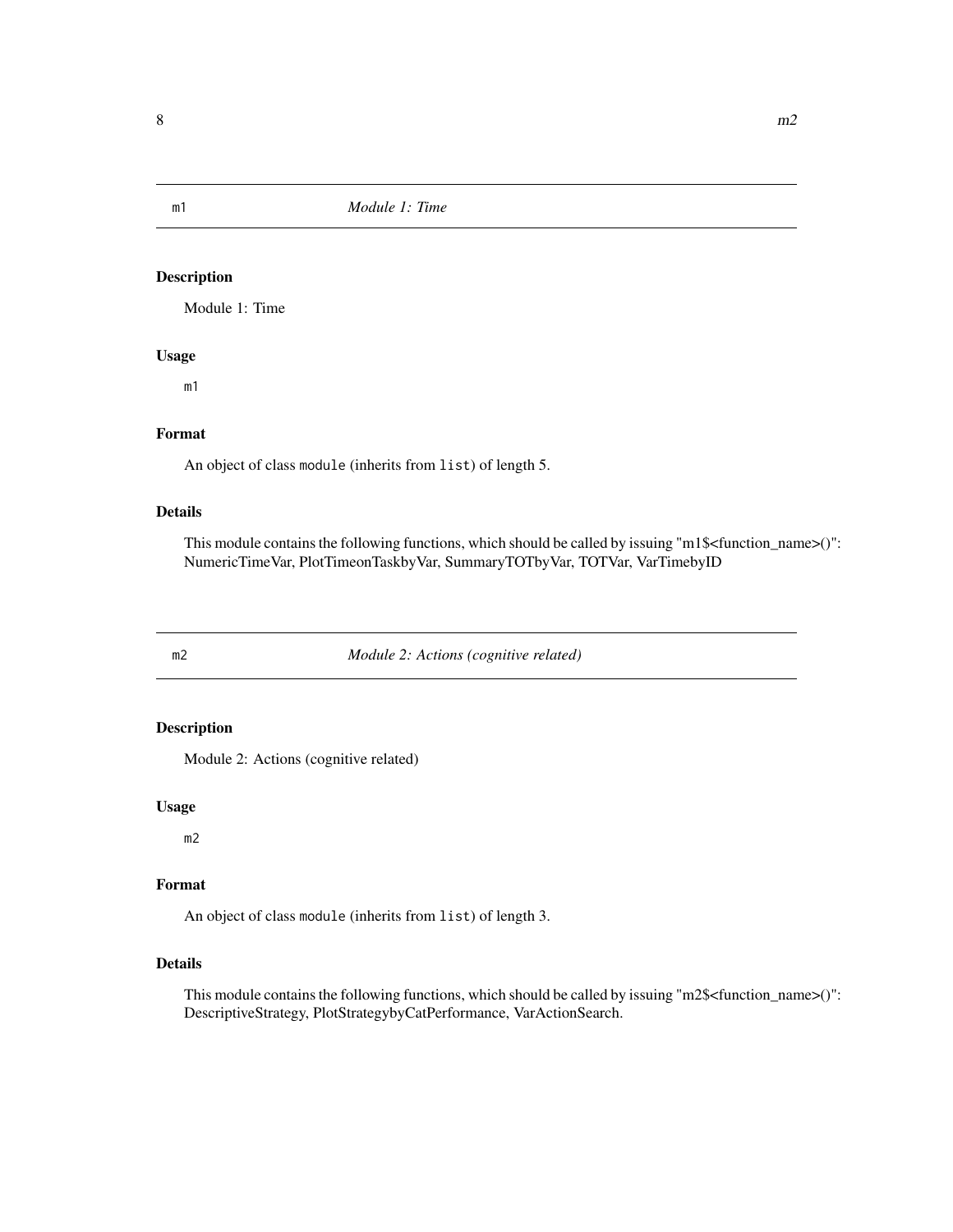<span id="page-8-0"></span>This is a function that transforms a factor var time in numeric.

#### Usage

NumericTimeVar(data, vector.time)

#### Arguments

| data        | A matrix or data.frame       |
|-------------|------------------------------|
| vector.time | variable containing the time |

#### Value

This function returns a data. frame with the number of students and number de actions (min-max) aggregated by a specific variable.

#### Examples

```
vector.time <- c("CP025Q01.END", "CP025Q01.START")
m1$NumericTimeVar(cp025q01.treated, vector.time)
```
pisa *Microdata for PISA 2012 (selected countries)*

#### Description

Microdata for PISA 2012 (selected countries)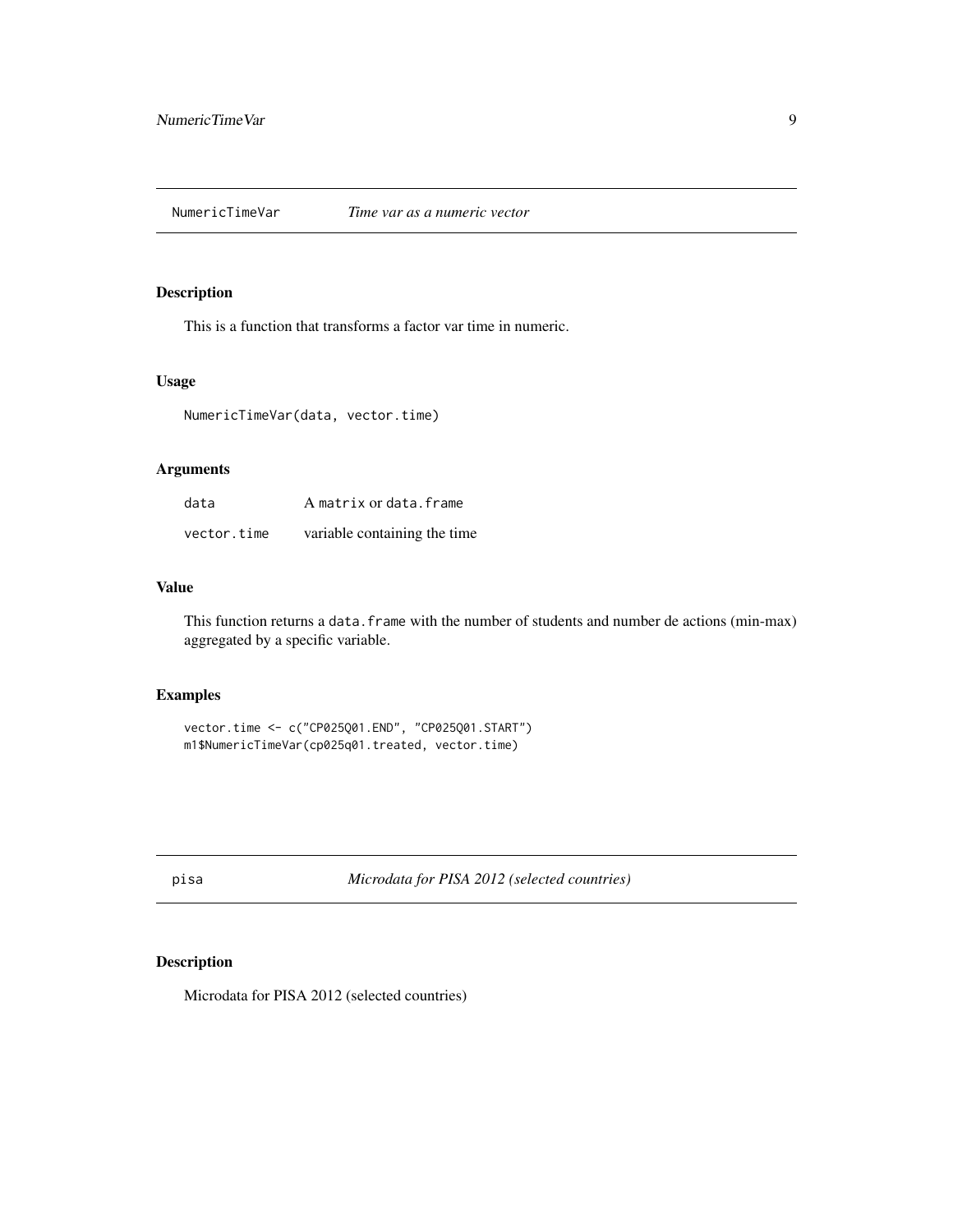#### <span id="page-9-0"></span>PlotStrategybyCatPerformance

*Check response time by var*

#### Description

This is a function that reports the number of students and number of actions (min-max) aggregated by a specific variable.

#### Usage

```
PlotStrategybyCatPerformance(data, strategy.var, categ.var, namexlab,
  nameylab)
```
#### Arguments

| data         | A matrix or data.frame             |
|--------------|------------------------------------|
| strategy.var | strategy variable                  |
| categ.var    | categorizing variable              |
| namexlab     | name of the variable in the x-axis |
| nameylab     | name of the variable in the y-axis |

#### Value

This function returns a data. frame with the number of students and number de actions (min-max) aggregated by a specific variable.

```
# Data preparation
df <- cp025q01.treated
df$categ <- cut(df$PV1CPRO, c(0, 423, 488, 553, 900))
df.dataplot <- df[, c("top", "categ")]
df.dataplot[,1] <- as.factor(df.dataplot[,1])
df.dataplot[,2] <- as.factor(df.dataplot[,2])
# Function demonstration
```

```
m2$PlotStrategybyCatPerformance(df.dataplot, top, categ,
                                "Proficiency levels", "Percentage")
```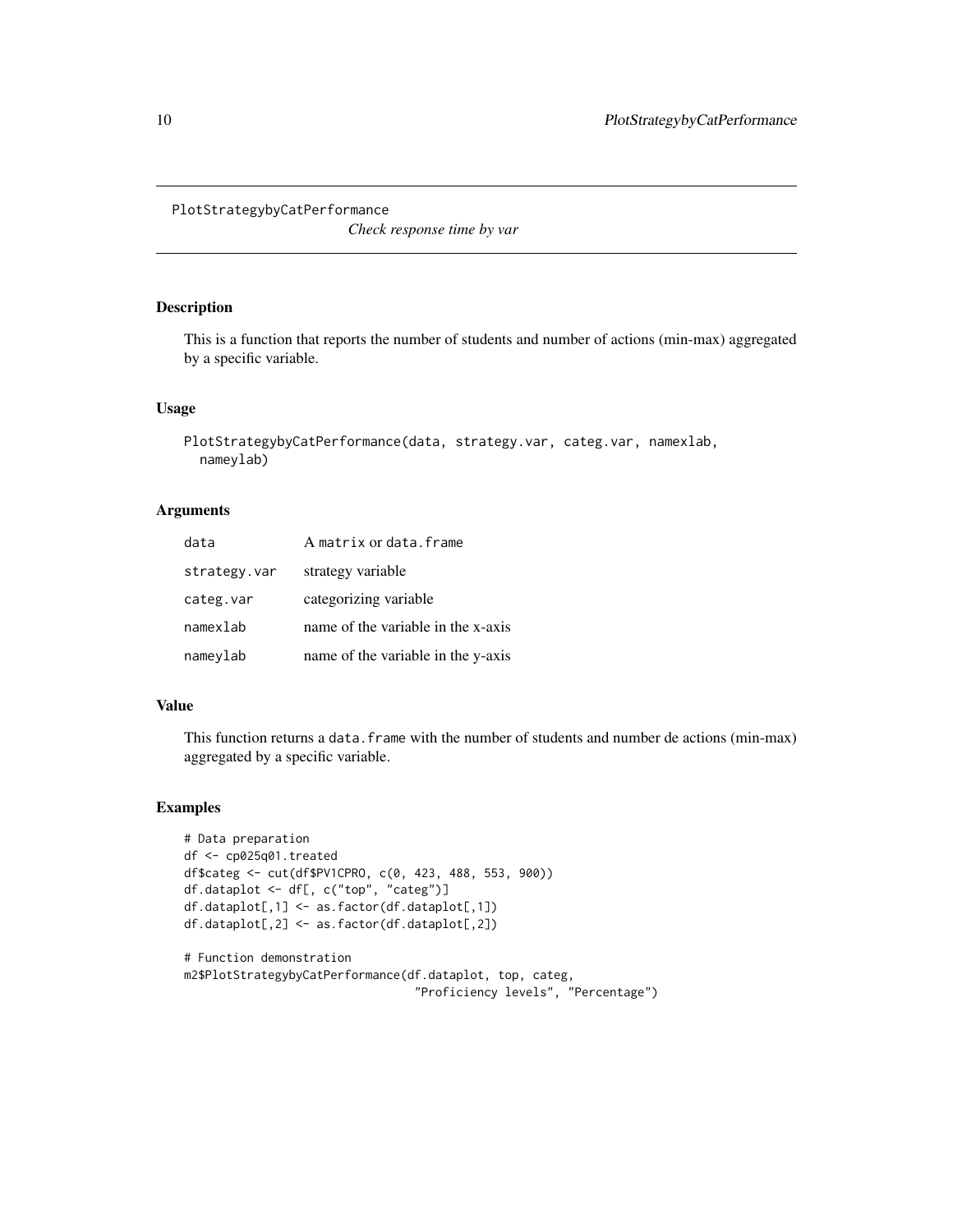<span id="page-10-0"></span>PlotTimeonTaskbyVar *Check response time by var*

#### Description

This is a function that reports the number of students and number de actions (min-max) aggregated by a specific variable.

#### Usage

```
PlotTimeonTaskbyVar(data, tot.var, performance.item, namexlab,
  nameylab = "Density")
```
#### Arguments

| data             | A matrix or data.frame                            |
|------------------|---------------------------------------------------|
| tot.var          | a vector with the total time. It is a quo() type. |
| performance.item |                                                   |
|                  | name of the item variable                         |
| namexlab         | name of the plot's x-axis                         |
| nameylab         | name of the plot's y-axis. Defaults to "Density"  |

#### Value

This function returns a data. frame with the number of students and number de actions (min-max) aggregated by a specific variable.

#### Examples

```
m1$PlotTimeonTaskbyVar(cp025q01.treated, "CP025Q01.TOT", "CP025Q01",
                       namexlab = "Time on task (minutes)")
```
RangeNumberActionsbyVar

*Check number of students and actions by var*

#### Description

This is a function that reports the number of students and number de actions (min-max) aggregated by a specific variable.

#### Usage

```
RangeNumberActionsbyVar(data, id.var, var.group, save.table = TRUE)
```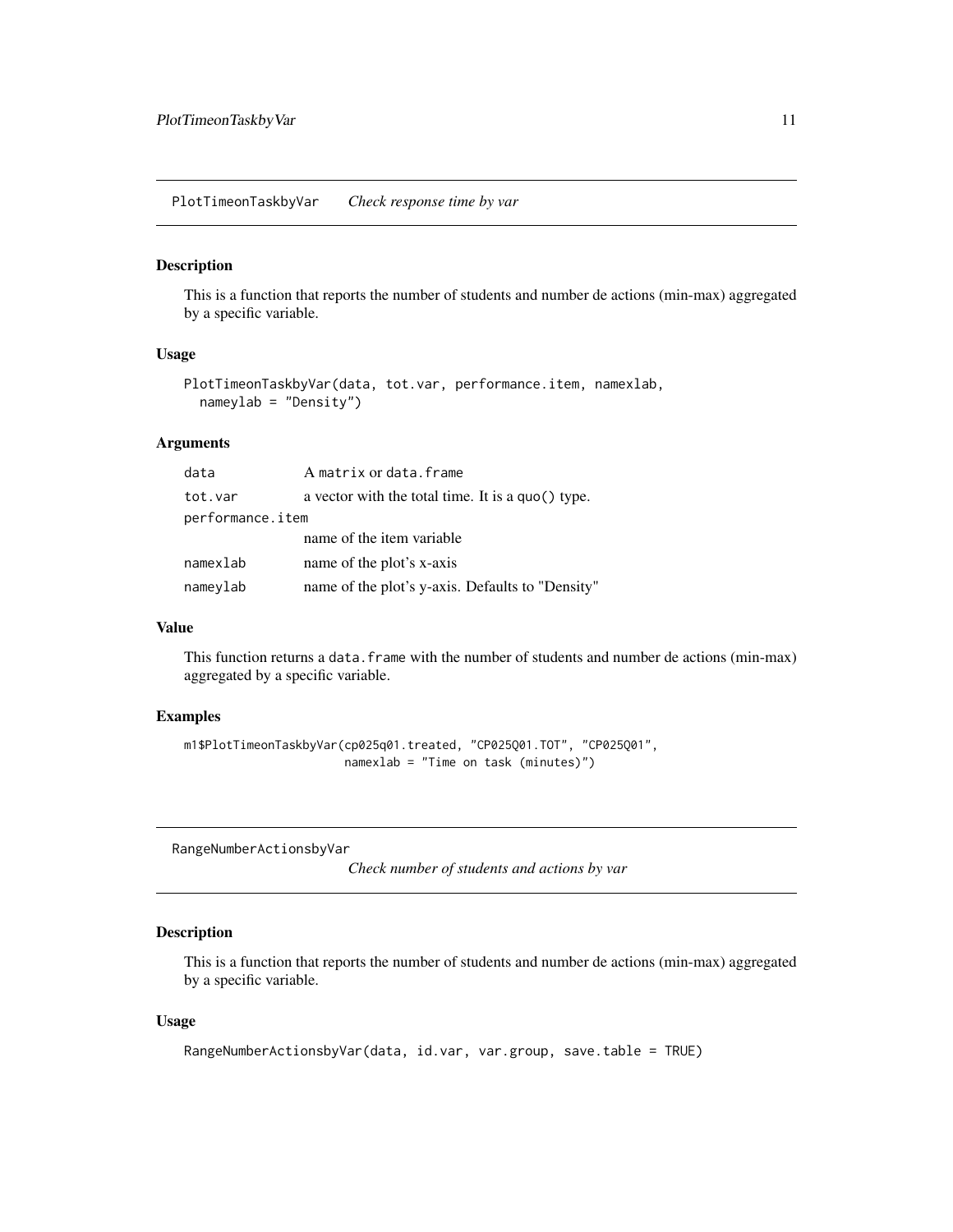#### <span id="page-11-0"></span>Arguments

| data       | A matrix or data. frame                                                                                                                                                                                         |
|------------|-----------------------------------------------------------------------------------------------------------------------------------------------------------------------------------------------------------------|
| id.var     | a vector with the individuals identification. It is a quo() type.                                                                                                                                               |
| var.group  | a vector with the group variable. It is a quo() type.                                                                                                                                                           |
| save.table | if TRUE, will save the table generated as an object of class data. frame. Other-<br>wise, will print the table in pandoc format, but the object will not be saved (even<br>if the user assigns it to an object) |

#### Value

This function returns a data. frame with the number of students and number de actions (min-max) aggregated by a specific variable.

#### Examples

m0\$RangeNumberActionsbyVar(cp025q01.treated, NewID, CNT, save.table = FALSE)

SummaryTOTbyVar *Summary of time on task by var*

#### Description

This is a function that reports the number of students and a summary of time on task aggregated by a specific variable.

#### Usage

```
SummaryTOTbyVar(data, tot.var, performance.item, na.rm = FALSE)
```
#### Arguments

| data                                                           | A matrix or data.frame                                        |
|----------------------------------------------------------------|---------------------------------------------------------------|
| a vector with the time on task.<br>tot.var<br>performance.item |                                                               |
|                                                                | a vector with the group variable. It is a quo() type.         |
| na.rm                                                          | remove missing data in 'performance.item'? Default is 'FALSE' |

#### Value

This function returns a data.frame with the number of students and number de actions (min-max) aggregated by a specific variable.

```
m1$SummaryTOTbyVar(cp025q01.treated, "CP025Q01.TOT", "CP025Q01", TRUE)
```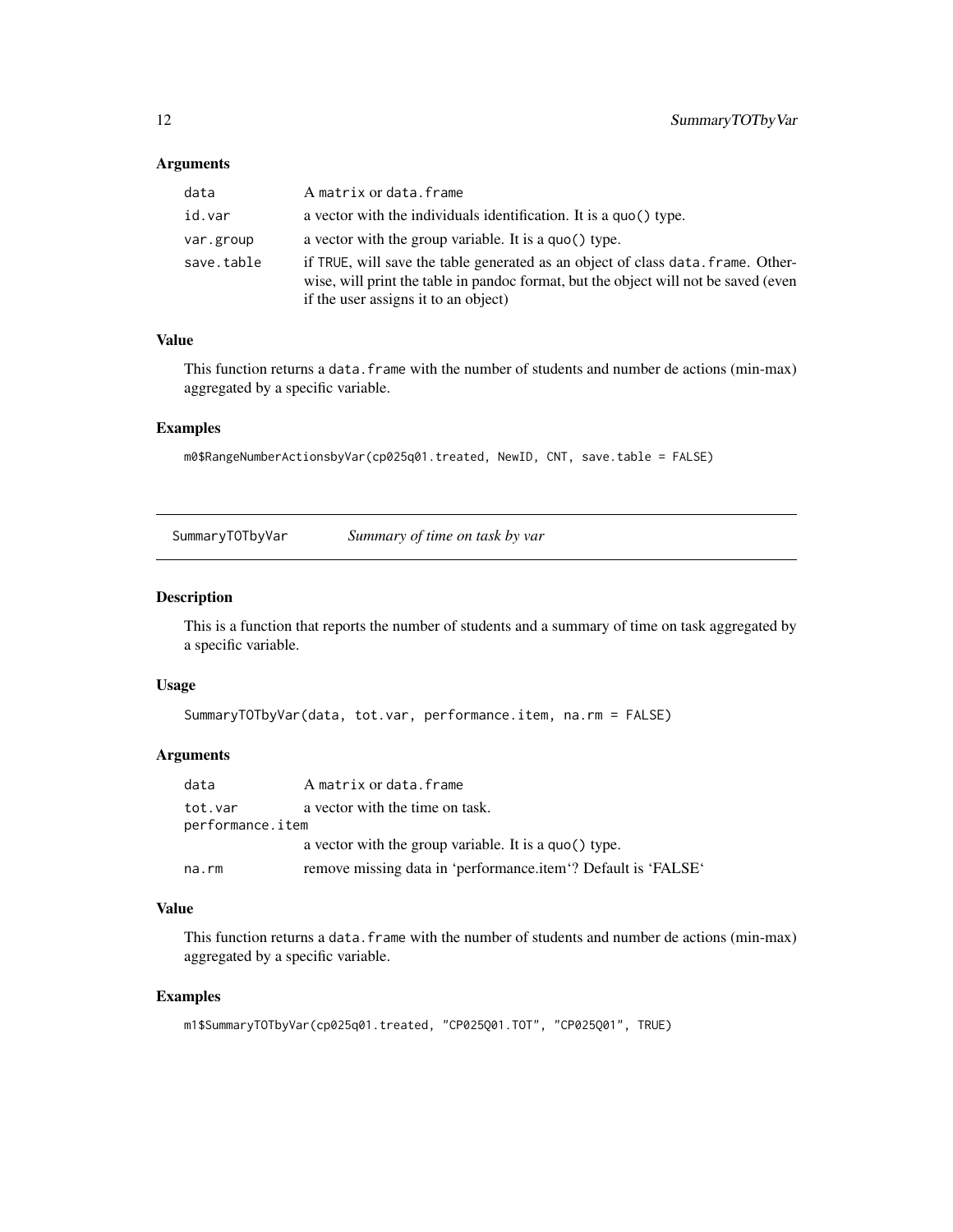<span id="page-12-0"></span>

This is a function that reports the number of students and a summary of time on task aggregated by a specific variable.

#### Usage

```
TOTVar(data, starttime.vec, endtime.vec, divBy = NA, tot.var)
```
#### Arguments

| data          | A matrix or data.frame                                              |
|---------------|---------------------------------------------------------------------|
| starttime.vec | a vector with the individuals' identifications. It is a quo() type. |
| endtime.vec   | a vector with the group variable. It is a quo() type.               |
| divBy         | a vector with the group variable. It is a quo() type.               |
| tot.var       | string containing the name of the output variable                   |

#### Value

This function returns a data.frame with the number of students and number de actions (min-max) aggregated by a specific variable.

#### Examples

```
m1$TOTVar(cp025q01.treated, "CP025Q01.START", "CP025Q01.END", divBy = 60,
          tot.var = "CP025Q01.TOT")
```
TrimVar *Trim variables*

#### Description

TrimVar() is a function that allows you to remove whitespace inside the strings of a vector.

#### Usage

```
TrimVar(data, trim.vector)
```
#### Arguments

| data        | dataset                                          |
|-------------|--------------------------------------------------|
| trim.vector | vector of variables on the dataset to be trimmed |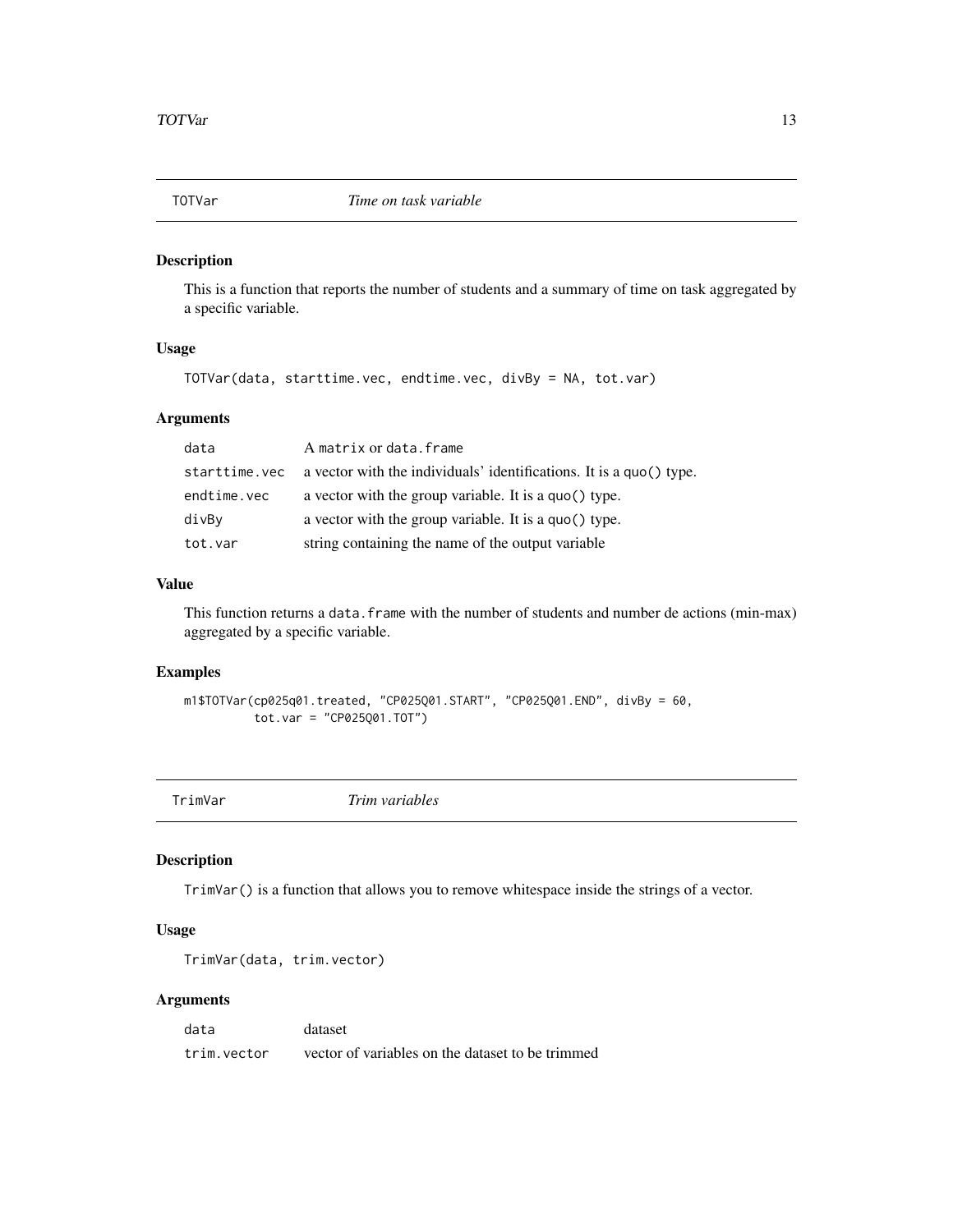#### <span id="page-13-0"></span>Value

This function returns a vector removing trailing and leading spaces inside the original vector.

#### Examples

```
head(m0$TrimVar(cp025q01, "event"))
```

```
VarActionSearch Frequency of specifics events in a variable of Actions
```
#### Description

This is a function that locates specific events (using the actions. search argument) and create new variables associate with this strategy.

#### Usage

VarActionSearch(data, action.var, actions.search)

#### Arguments

| data       | A matrix or data. frame where the 'action.var' variable is          |
|------------|---------------------------------------------------------------------|
| action.var | a vector with actions. See DataActionsbyID function.                |
|            | actions, search A character vector with the actions to be searched. |

#### Value

This function returns a data. frame with the frequency of each specific events from the actions. search argument and "Freq.Actions.Search" summary.

```
# Counting the instances of top_setting == 1
df <- m2$VarActionSearch(cp025q01.treated, "CP025Q01.ACTIONS", "1_apply")
table(df$freq.1_apply) # checking results
```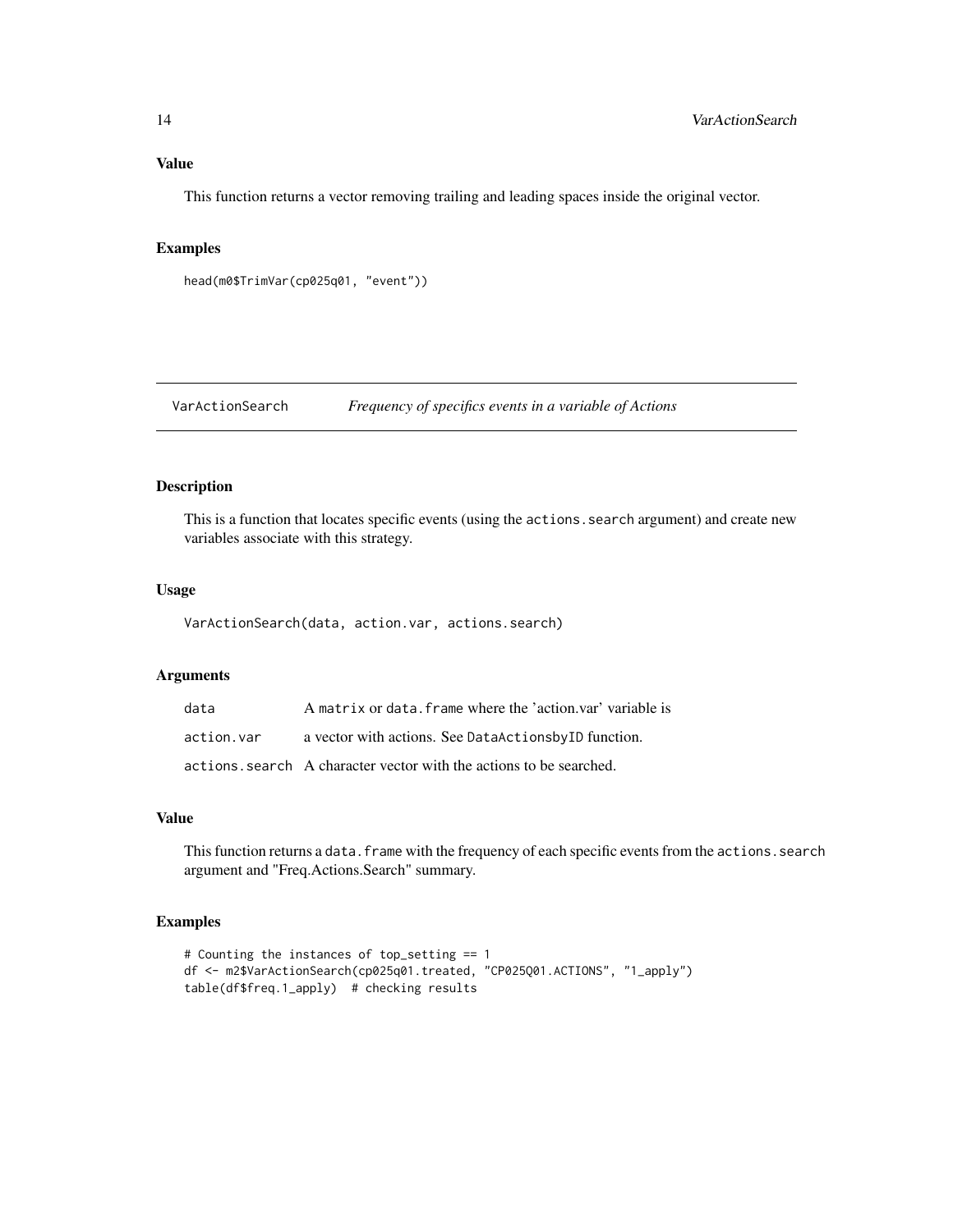<span id="page-14-0"></span>

Extracting the start or end time

#### Usage

VarTimebyID(data, id.var, time.var, event.var, name.var.time, new.name)

#### Arguments

| data          | data frame                                                          |
|---------------|---------------------------------------------------------------------|
| id.var        | vector of unique identification                                     |
| time.var      | vector with the time variable                                       |
| event.var     | vector with the events                                              |
| name.var.time | name of the time string to filter (ex.: "START_ITEM" or "END_ITEM") |
| new.name      | name of the output variable                                         |

#### Value

a data frame with 'time' replaced with 'new.name'. The variable 'event.var' is dropped.

```
# Data preparation
df <- cp025q01
df$id <- paste(df[, 1], df[, 2], df[, 3], sep = "-")
df <- m0$TrimVar(df, c("event", "event_type", "diag_state"))
df <- m0$ConcatActions(df, c(rlang::quo(event), rlang::quo(event_type)))
df <- m0$CleanActions(df, event.type, c("ACER_EVENT_" = ""))
# Function demonstration
m1$VarTimebyID(df, id, time, new.event.type, "START_ITEM", "start")
```